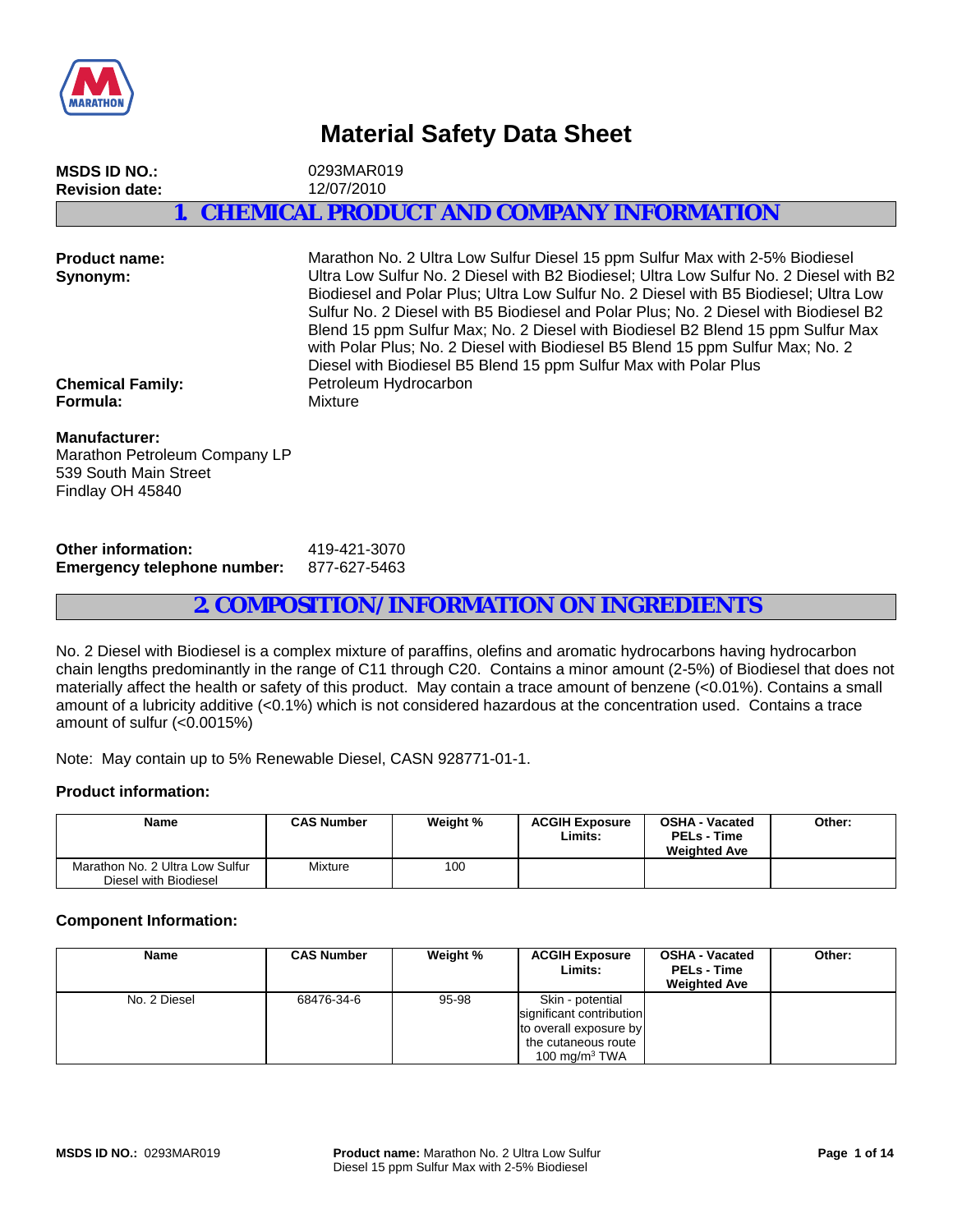| <b>Name</b>                          | <b>CAS Number</b> | Weight %     | <b>ACGIH Exposure</b><br>Limits:                                                                                           | <b>OSHA - Vacated</b><br><b>PELs - Time</b><br><b>Weighted Ave</b>                                 | Other: |
|--------------------------------------|-------------------|--------------|----------------------------------------------------------------------------------------------------------------------------|----------------------------------------------------------------------------------------------------|--------|
| Biodiesel (Fatty Acid, Methyl Ester) | 68937-84-8        | $0 - 5$      |                                                                                                                            |                                                                                                    |        |
| Biodiesel (Rapeseed derived)         | 73891-99-3        | $0 - 5$      |                                                                                                                            |                                                                                                    |        |
| Biodiesel (Canola derived)           | 129828-16-6       | $0 - 5$      |                                                                                                                            |                                                                                                    |        |
| Biodiesel (Tallow derived)           | 61788-61-2        | $0 - 5$      |                                                                                                                            |                                                                                                    |        |
| Biodiesel (Soybean derived)          | 67784-80-9        | $0 - 5$      |                                                                                                                            |                                                                                                    |        |
| Naphthalene                          | $91 - 20 - 3$     | $0.01 - 0.5$ | Skin - potential<br>significant contribution<br>to overall exposure by<br>the cutaneous route<br>10 ppm TWA<br>15 ppm STEL | $= 10$ ppm TWA<br>$=$ 50 mg/m <sup>3</sup> TWA<br>$= 15$ ppm STEL<br>$= 75$ mg/m <sup>3</sup> STEL |        |

Notes: **Notes:** The manufacturer has voluntarily elected to reflect exposure limits contained in OSHA's 1989 air contaminants standard in its MSDS's, even though certain of those exposure limits were vacated in 1992.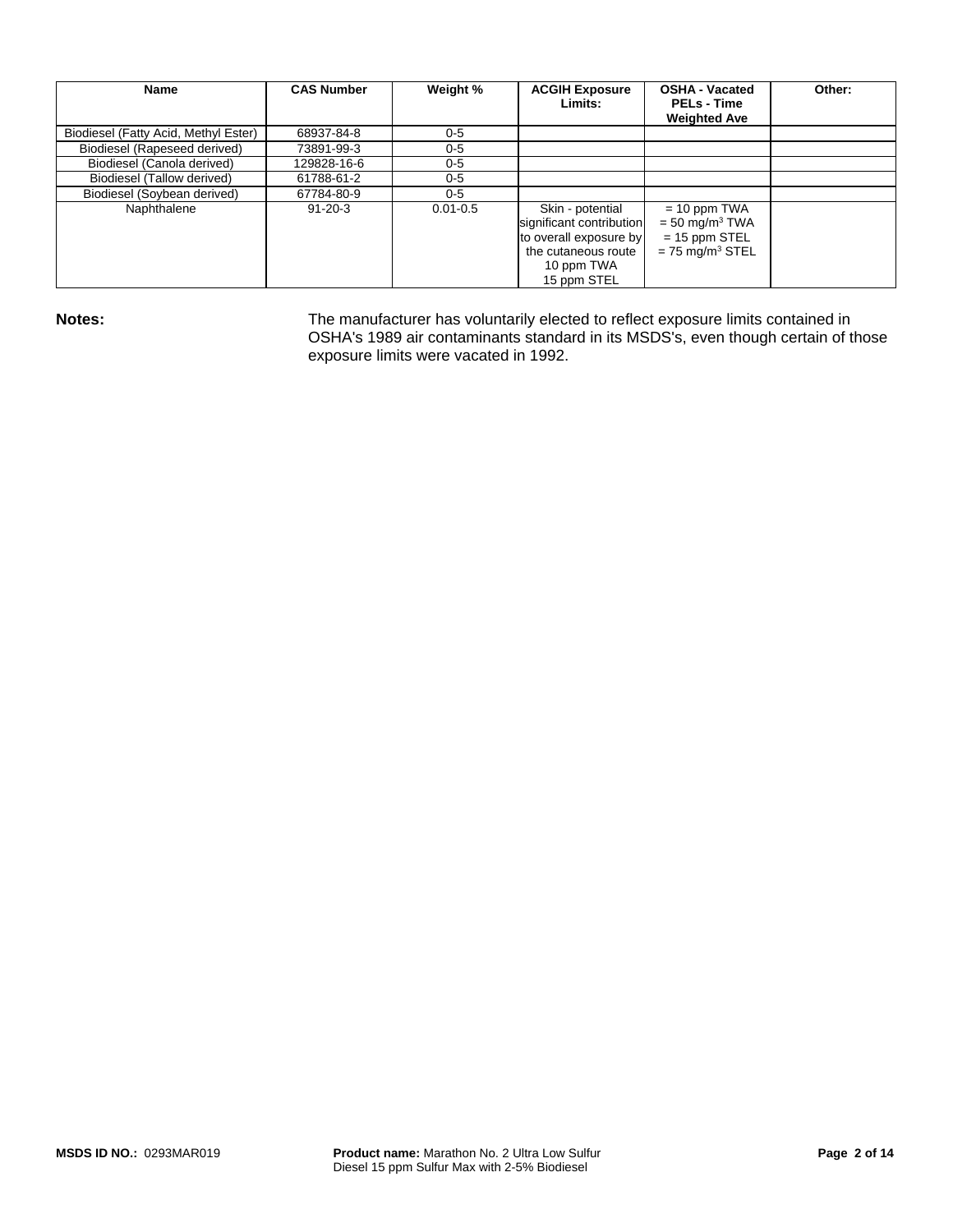## 3. HAZARDS IDENTIFICATION

## **EMERGENCY OVERVIEW**

#### CAUTION!

#### VAPORS, FUMES, OR MISTS MAY CAUSE RESPIRATORY TRACT IRRITATION MAY BE HARMFUL OR FATAL IF SWALLOWED MAY CAUSE LUNG DAMAGE OVEREXPOSURE MAY CAUSE CNS DEPRESSION

#### MAY CAUSE CANCER BASED ON ANIMAL DATA SEE TOXICOLOGICAL INFORMATION SECTION FOR MORE INFORMATION

#### COMBUSTIBLE LIQUID AND VAPOR VAPOR MAY CAUSE FLASH FIRE MATERIAL MAY ACCUMULATE STATIC CHARGE

#### **STABLE**

#### **Inhalation:**

Breathing high concentrations may be harmful.

May cause central nervous system depression or effects. Symptoms may include headache, excitation, euphoria, dizziness, incoordination, drowsiness, light-headedness, blurred vision, fatigue, tremors, convulsions, loss of consciousness, coma, respiratory arrest and death, depending on the concentration and duration of exposure. Overexposure to this material may cause systemic damage including target organ effects listed under "Toxicological Information."

#### **Ingestion:**

Swallowing this material may be harmful.

May cause irritation of the mouth, throat and gastrointestinal tract. Symptoms may include salivation, pain, nausea, vomiting and diarrhea.

Aspiration into lungs may cause chemical pneumonia and lung damage. Exposure may also cause central nervous system symptoms similar to those listed under "Inhalation" (see Inhalation section).

#### **Skin contact:**

Contact may cause reddening, itching and inflammation. Effects may become more serious with repeated or prolonged contact. Skin contact may cause harmful effects in other parts of the body.

#### **Eye contact:**

Contact may cause pain and severe reddening and inflammation of the conjunctiva. Effects may become more serious with repeated or prolonged contact.

#### **Carcinogenic Evaluation:**

#### **Product information:**

| <b>Name</b>                                              | <b>IARC</b>  | <b>NTP</b>          | <b>ACGIH-</b>       | <b>OSHA - Select</b> |
|----------------------------------------------------------|--------------|---------------------|---------------------|----------------------|
|                                                          | Carcinogens: | <b>Carcinogens:</b> | <b>Carcinogens:</b> | <b>Carcinogens:</b>  |
| Marathon No. 2 Ultra Low Sulfur<br>Diesel with Biodiesel | NΕ           |                     |                     |                      |
| Mixture                                                  |              |                     |                     |                      |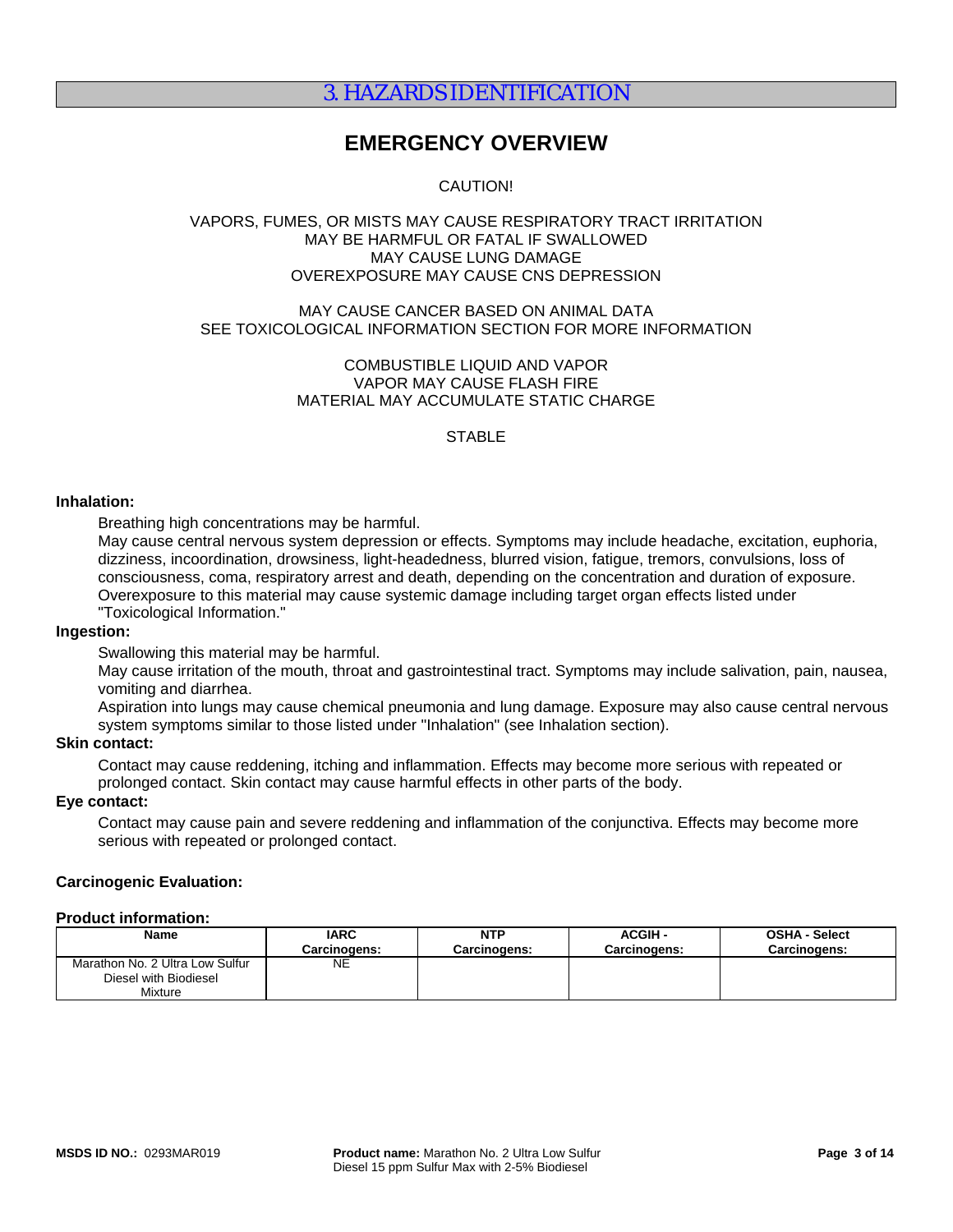**Notes:** The International Agency for Research on Cancer (IARC) has determined that there is inadequate evidence for the carcinogenicity of diesel fuel/fuel oil in humans. IARC determined that there was limited evidence for the carcinogenicity of marine diesel fuel in animals. Distillate (light) diesel fuels were not classifiable as to their carcinogenicity to humans (Group 3A).

> IARC has determined that there is sufficient evidence for the carcinogenicity in experimental animals of diesel engine exhaust and extracts of diesel engine exhaust particles. IARC determined that there is only limited evidence for the carcinogenicity in humans of diesel engine exhaust. However, IARC's overall evaluation has resulted in the IARC designation of diesel engine exhaust as probably carcinogenic to humans (Group 2A) because of the presence of certain engine exhaust components.

> The International Agency for Research on Cancer (IARC) has also determined that there is sufficient evidence for the carcinogenicity in experimental animals of light and heavy vacuum distillates, of light and heavy catalytically cracked distillates and of cracked residues (including heavy thermocracked distillates/residues) derived from the refining of crude oil.

#### **Component Information:**

| Name                         | <b>IARC</b><br>Carcinogens: | <b>NTP</b><br>Carcinogens:                                                                                                                                             | <b>ACGIH-</b><br>Carcinogens:                                                                         | <b>OSHA - Select</b><br>Carcinogens: |
|------------------------------|-----------------------------|------------------------------------------------------------------------------------------------------------------------------------------------------------------------|-------------------------------------------------------------------------------------------------------|--------------------------------------|
| No. 2 Diesel<br>68476-34-6   |                             |                                                                                                                                                                        | A3 - Confirmed Animal<br>Carcinogen with Unknown<br>Relevance to Humans<br>(listed under Diesel Fuel) |                                      |
| Naphthalene<br>$91 - 20 - 3$ | Monograph 82 [2002]         | Reasonably Anticipated To<br>Be A Human Carcinogen<br>male rat-clear evidence;<br>female rat-clear evidence;<br>male mice-no evidence;<br>female mice-some<br>evidence | A4 - Not Classifiable as a<br>Human Carcinogen                                                        | Present                              |

**Notes:** The International Agency for Research on Cancer (IARC) and the Environmental Protection Agency (EPA) have determined that naphthalene is a possible human carcinogen.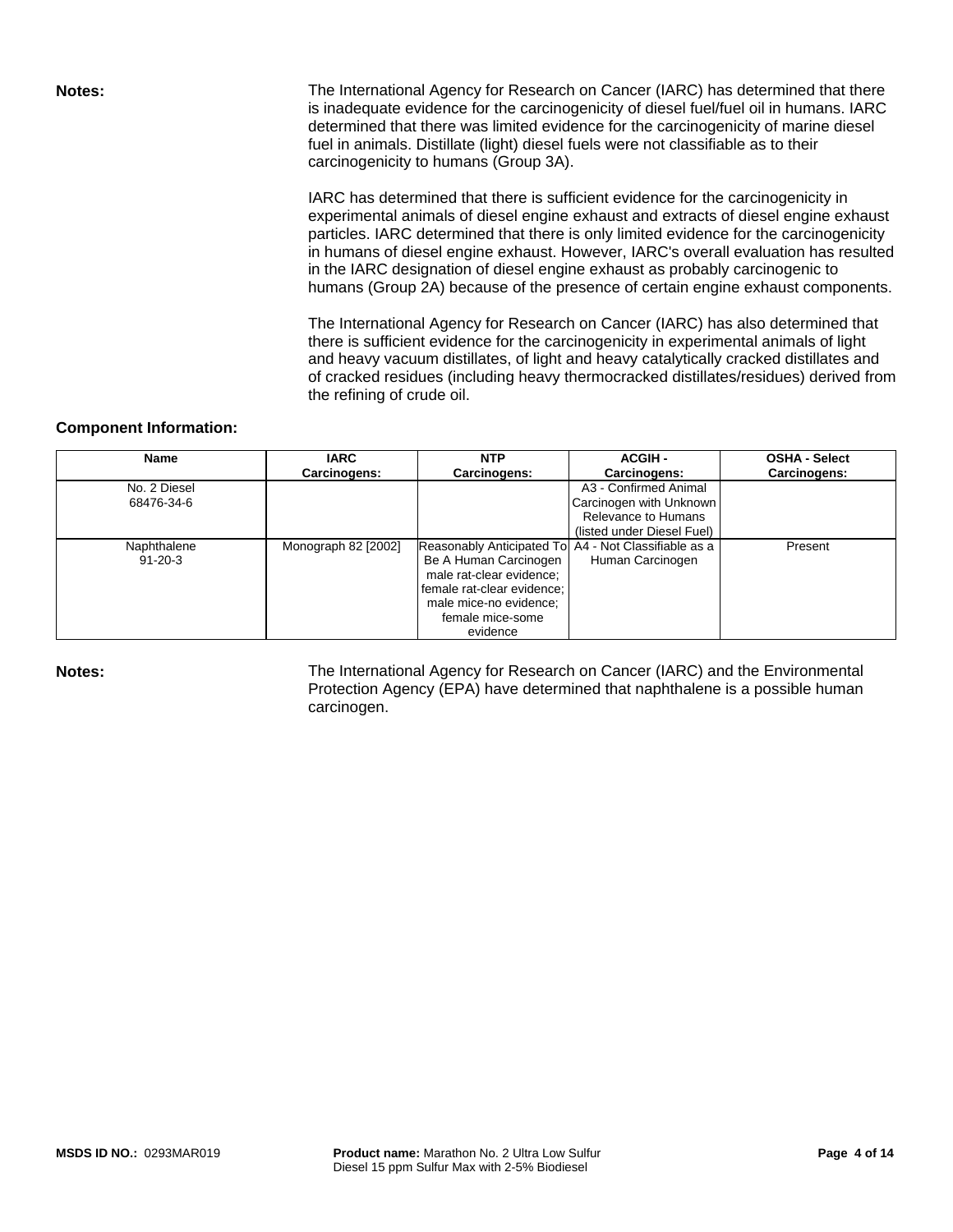# **4. FIRST AID MEASURES**

| <b>Eye Contact:</b>                                            |                                                                                                                                                                                                                                                                                                                                                                     |
|----------------------------------------------------------------|---------------------------------------------------------------------------------------------------------------------------------------------------------------------------------------------------------------------------------------------------------------------------------------------------------------------------------------------------------------------|
|                                                                | Flush immediately with large amounts of water for at least 15 minutes. Eyelids<br>should be held away from the eyeball to ensure thorough rinsing. GET IMMEDIATE<br><b>MEDICAL ATTENTION.</b>                                                                                                                                                                       |
| <b>Skin Contact:</b>                                           |                                                                                                                                                                                                                                                                                                                                                                     |
|                                                                | Immediately wash exposed skin with plenty of soap and water while removing<br>contaminated clothing and shoes. Get medical attention if irritation persists.<br>Place contaminated clothing in closed container until cleaned or discarded. If<br>clothing is to be laundered, inform the person performing the operation of<br>contaminant's hazardous properties. |
| Ingestion:                                                     |                                                                                                                                                                                                                                                                                                                                                                     |
| Inhalation:                                                    | Do not induce vomiting. If spontaneous vomiting is about to occur, place victim's<br>head below knees. If victim is drowsy or unconscious, place on the left side with<br>head down. Never give anything by mouth to an unconscious person. Keep affected<br>person warm and at rest. GET IMMEDIATE MEDICAL ATTENTION.                                              |
|                                                                | Remove to fresh air. If not breathing, institute rescue breathing. If breathing is<br>difficult, ensure airway is clear and give oxygen. If heart has stopped, immediately<br>begin cardiopulmonary resuscitation (CPR). Keep affected person warm and at rest.<br><b>GET IMMEDIATE MEDICAL ATTENTION.</b>                                                          |
| <b>NOTES TO PHYSICIAN:</b>                                     |                                                                                                                                                                                                                                                                                                                                                                     |
|                                                                | INGESTION: If ingested this material represents a significant aspiration and chemical<br>pneumonitis hazard. Induction of emesis is not recommended.                                                                                                                                                                                                                |
| <b>Medical Conditions</b><br>Aggravated<br><b>By Exposure:</b> |                                                                                                                                                                                                                                                                                                                                                                     |

skin,

# **5. FIRE FIGHTING MEASURES**

| Suitable extinguishing media:<br><b>Specific hazards:</b>                                       | For small fires, Class B fire extinguishing media such as<br>CO2, dry chemical, foam (AFFF/ATC) or water spray can be<br>used. For large fires, water spray, fog or foam (AFFF/ATC)<br>can be used. Fire fighting should be attempted only by those<br>who are adequately trained and equipped with proper<br>protective equipment.<br>This product has been determined to be a combustible liquid<br>per the OSHA Hazard Communication Standard and should<br>be handled accordingly. For additional fire related<br>information, see NFPA 30 or the North American Emergency<br>Response Guide 128. |              |
|-------------------------------------------------------------------------------------------------|-------------------------------------------------------------------------------------------------------------------------------------------------------------------------------------------------------------------------------------------------------------------------------------------------------------------------------------------------------------------------------------------------------------------------------------------------------------------------------------------------------------------------------------------------------------------------------------------------------|--------------|
| Special protective equipment for firefighters:                                                  | Avoid using straight water streams. Water spray and foam<br>(AFFF/ATC) must be applied carefully to avoid frothing and<br>from as far a distance as possible. Avoid excessive water<br>spray application. Keep surrounding area cool with water<br>spray from a distance and prevent further ignition of<br>combustible material. Keep run-off water out of sewers and<br>water sources.                                                                                                                                                                                                              |              |
| <b>Flash point:</b><br><b>Autoignition temperature:</b><br>Flammable limits in air - lower (%): | 130-190 F<br>637 F<br>0.7                                                                                                                                                                                                                                                                                                                                                                                                                                                                                                                                                                             |              |
| <b>MSDS ID NO.: 0293MAR019</b>                                                                  | Product name: Marathon No. 2 Ultra Low Sulfur                                                                                                                                                                                                                                                                                                                                                                                                                                                                                                                                                         | Page 5 of 14 |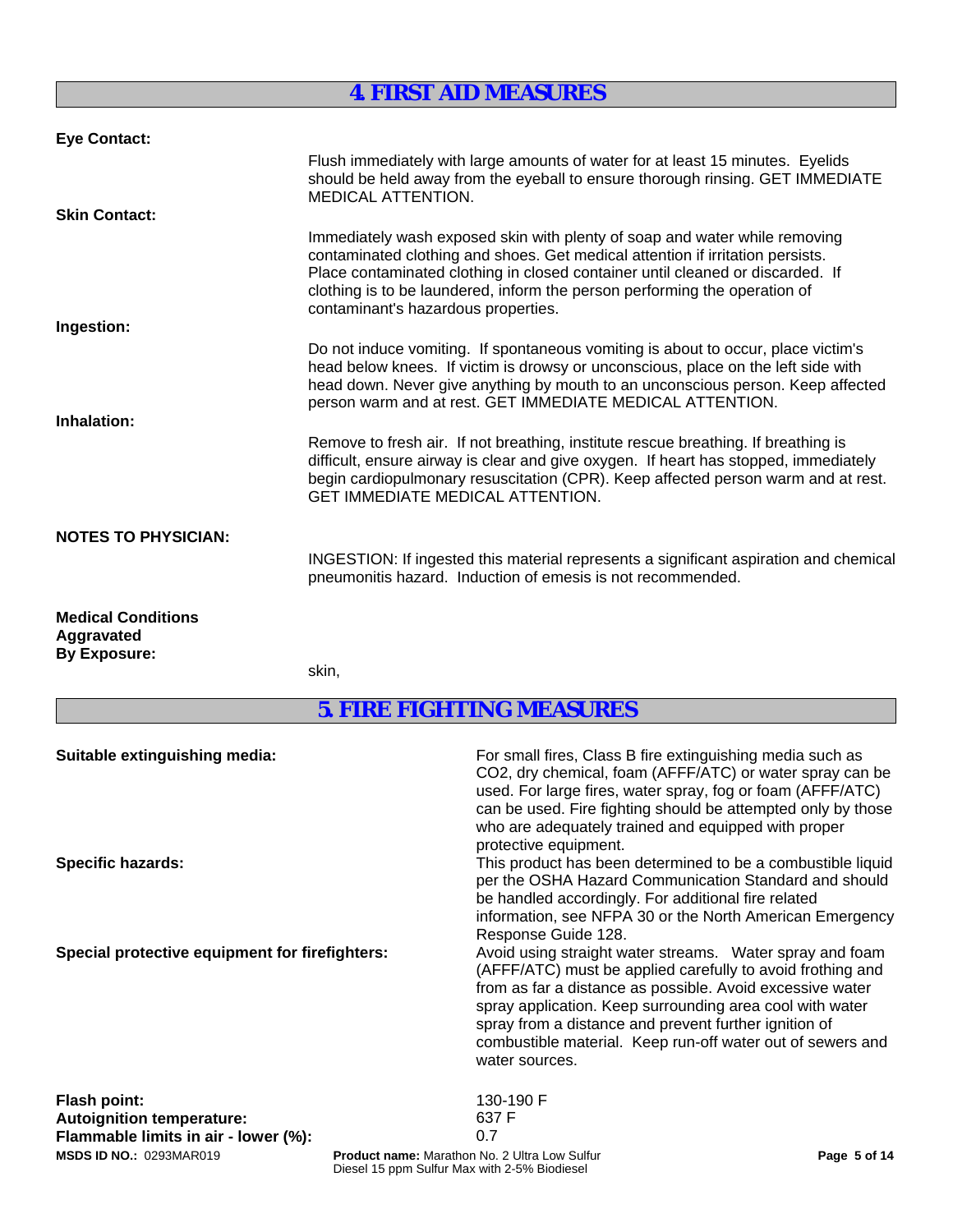## **5. FIRE FIGHTING MEASURES**

**Flammable limits in air - upper (%):** 5.0

#### **NFPA rating:**

Instability: 0 Other: - Flammability: 2 Health: 1

## **6. ACCIDENTAL RELEASE MEASURES**

**Personal precautions:** Keep public away. Isolate and evacuate area. Shut off source if safe to do so. Eliminate all ignition sources. Advise authorities and National Response Center (800- 424-8802) if the product has entered a water course or sewer. Notify local health and pollution control agencies, if appropriate. Contain liquid with sand or soil. Recover and return free product to proper containers. Use suitable absorbent materials such as vermiculite, sand, or clay to clean up residual liquids.

## **7. HANDLING AND STORAGE**

### **Handling:**

Comply with all applicable EPA, OSHA, NFPA and consistent state and local requirements. Use appropriate grounding and bonding practices. Store in properly closed containers that are appropriately labeled and in a cool well-ventilated area. Do not expose to heat, open flames, strong oxidizers or other sources of ignition. Do not cut, drill, grind or weld on empty containers since they may contain explosive residues.

Avoid repeated and prolonged skin contact. Never siphon this product by mouth. Exercise good personal hygiene including removal of soiled clothing and prompt washing with soap and water.

## **8. EXPOSURE CONTROLS / PERSONAL PROTECTION**

#### **PERSONAL PROTECTIVE EQUIPMENT**

| <b>Engineering measures:</b>   | Local or general exhaust required when using at elevated temperatures that<br>generate vapors or mists.                                                                                                                                                                                                                                                   |
|--------------------------------|-----------------------------------------------------------------------------------------------------------------------------------------------------------------------------------------------------------------------------------------------------------------------------------------------------------------------------------------------------------|
| <b>Respiratory protection:</b> | Use approved organic vapor chemical cartridge or supplied air respirators when<br>material produces vapors that exceed permissible limits or excessive vapors are<br>generated. Observe respirator assigned protection factors (APFs) criteria cited in<br>federal OSHA 1910.134. Self-contained breathing apparatus should be used for fire<br>fighting. |
| Skin and body protection:      | Neoprene, nitrile, polyvinyl alcohol (PVA), polyvinyl chloride and polyurethane gloves<br>to prevent skin contact.                                                                                                                                                                                                                                        |
| Eye protection:                | No special eye protection is normally required.  Where splashing is possible, wear<br>safety glasses with side shields.                                                                                                                                                                                                                                   |
| Hygiene measures:              | No special protective clothing is normally required. Select protective clothing<br>depending on industrial operations. Use mechanical ventilation equipment that is<br>explosion-proof.                                                                                                                                                                   |

## **9. PHYSICAL AND CHEMICAL PROPERTIES:**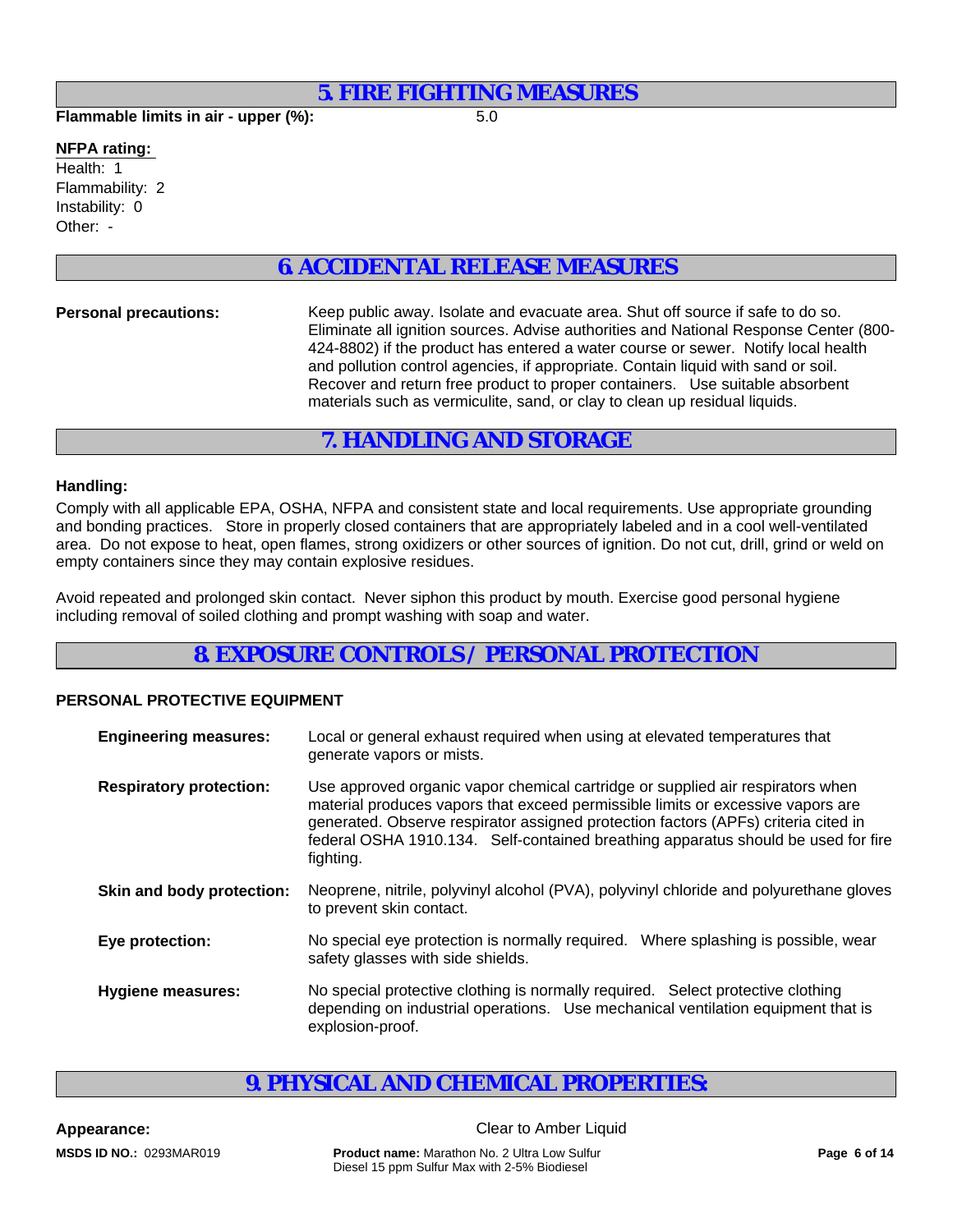## **9. PHYSICAL AND CHEMICAL PROPERTIES:**

**Physical state (Solid/Liquid/Gas):** Liquid **Substance type (Pure/Mixture):** Mixture **Color:** Color: Clear or Amber **Odor:** Slight Hydrocarbon **Molecular weight:** 180 **pH:** Neutral **Boiling point/range (5-95%):** 400-640 F **Melting point/range:** Not determined. **Decomposition temperature:** Not applicable.<br> **Specific gravity:** C.A. 0.8 **Specific gravity: Density:** 6.76 lbs/gal **Bulk density:** No data available. **Vapor density:** 4-5 **Vapor pressure:** 1-10 mm Hg @ 100 F Evaporation rate:<br>
Solubility:<br>
Solubility:<br>
Negligible **Solubility:**<br> **Solubility in other solvents:**<br> **Solubility in other solvents:**<br> **Solubility in other solvents: Solubility in other solvents:** No data available.<br> **Partition coefficient (n-octanol/water):** No data available. **Partition coefficient (n-octanol/water): VOC content(%):** 10% **Viscosity:** 1.9-3.4 @ 40 C

## **10. STABILITY AND REACTIVITY**

**Polymerization:** Will not occur.

**Stability:** The material is stable at 70 F, 760 mm pressure.

fluorine.

**Hazardous decomposition products:** Combustion produces carbon monoxide, aldehydes, aromatic and other hydrocarbons.

**Materials to avoid:** Strong oxidizers such as nitrates, perchlorates, chlorine,

**Conditions to avoid:** Excessive heat, sources of ignition and open flames.

## **11. TOXICOLOGICAL INFORMATION**

#### **Acute toxicity:**

#### **Product information:**

| Name                               | <b>CAS Number</b> | Inhalation:            | Dermal:              | Oral:             |
|------------------------------------|-------------------|------------------------|----------------------|-------------------|
| Ultra Low Sulfur<br>Marathon No. 2 | Mixture           | ı available<br>No data | data available<br>Νo | No data available |
| Diesel with Biodiesel              |                   |                        |                      |                   |

#### **Toxicology Information:**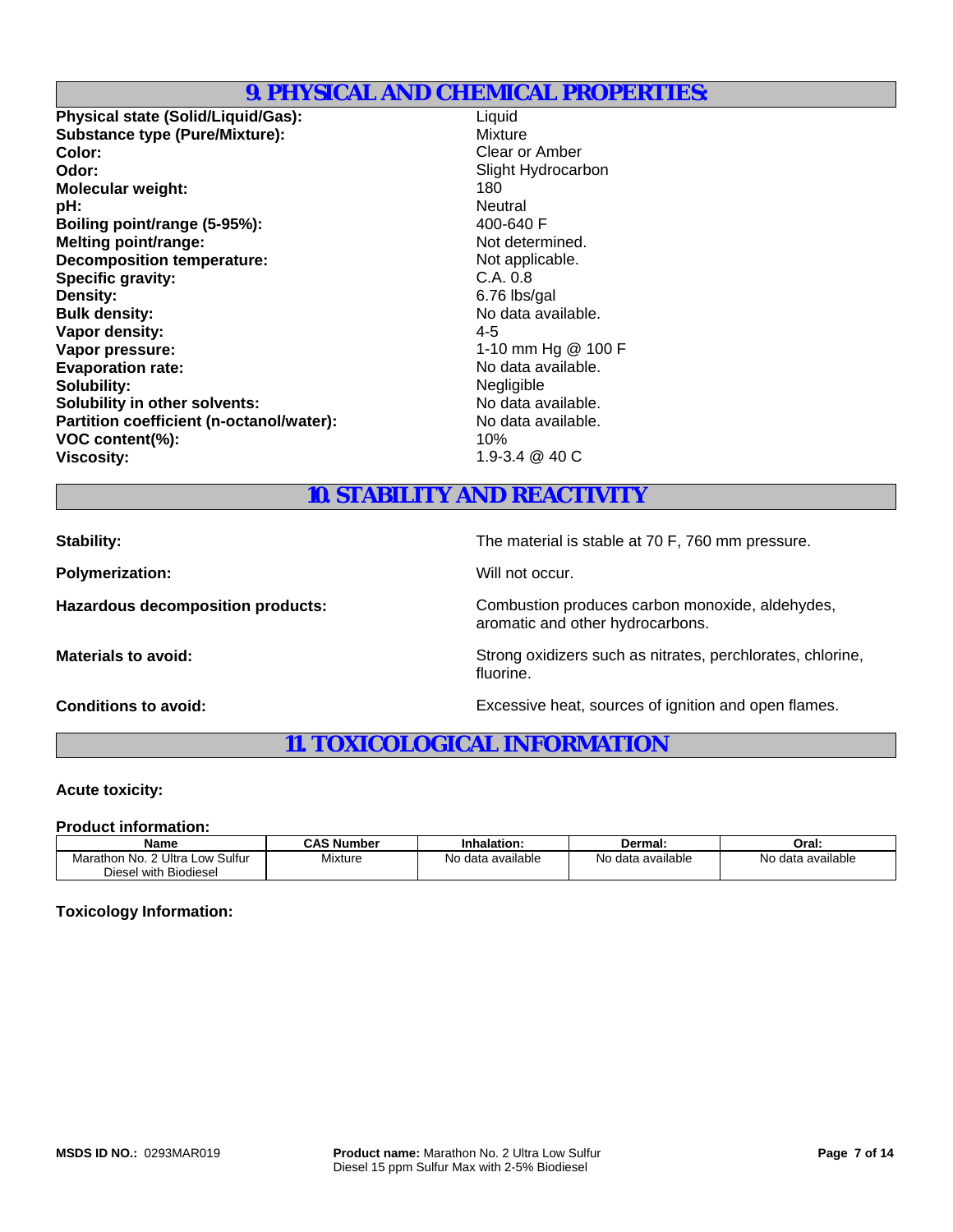MIDDLE DISTILLATES, PETROLEUM: Long-term repeated (lifetime) skin exposure to similar materials has been reported to result in an increase in skin tumors in laboratory rodents. The relevance of these findings to humans is not clear at this time.

MIDDLE DISTILLATES WITH CRACKED STOCKS: Light cracked distillates have been shown to be carcinogenic in animal tests and have tested positive with in vitro genotoxicity tests. Repeated dermal exposures to high concentrations in test animals resulted in reduced litter size and litter weight, and increased fetal resorptions at maternally toxic doses. Dermal exposure to high concentrations resulted in severe skin irritation with weight loss and some mortality. Inhalation exposure to high concentrations resulted in respiratory tract irritation, lung changes/infiltration/accumulation, and reduction in lung function.

ISOPARAFFINS: Studies in laboratory animals have shown that long-term exposure to similar materials (isoparaffins) can cause kidney damage and kidney cancer in male laboratory rats. However, in-depth research indicates that these findings are unique to the male rat, and that these effects are not relevant to humans.

NAPHTHALENE: Severe jaundice, neurotoxicity (kernicterus) and fatalities have been reported in young children and infants as a result of hemolytic anemia from overexposure to naphthalene. Persons with Glucose 6-phosphate dehydrogenase (G6PD) deficiency are more prone to the hemolytic effects of naphthalene. Adverse effects on the kidney have been reported in persons overexposed to naphthalene but these effects are believed to be a consequence of hemolytic anemia, and not a direct effect. Hemolytic anemia has been observed in laboratory animals exposed to naphthalene. Laboratory rodents exposed to naphthalene vapor for 2 years (lifetime studies) developed non-neoplastic and neoplastic tumors and inflammatory lesions of the nasal and respiratory tract. Cataracts and other adverse effects on the eye have been observed in laboratory animals exposed to high levels of naphthalene. Findings from a large number of bacterial and mammalian cell mutation assays have been negative. A few studies have shown chromosomal effects (elevated levels of Sister Chromatid Exchange or chromosomal aberrations) in vitro. Naphthalene has been classified as Possibly Carcinogenic to Humans (2B) by IARC, based on findings from studies in laboratory animals.

DIESEL EXHAUST: Chronic inhalation studies of whole diesel engine exhaust in mice and rats produced a significant increase in lung tumors. Combustion of kerosine and/or diesel fuels produces gases and particulates which include carbon monoxide, carbon dioxide, oxides of nitrogen and/or sulfur and hydrocarbons. Significant exposure to carbon monoxide vapors decreases the oxygen carrying capacity of the blood and may cause tissue hypoxia via formation of carboxyhemoglobin.

**TARGET ORGANS:** central nervous system, skin, respiratory system, lungs, kidney, liver, thymus, reproductive organs,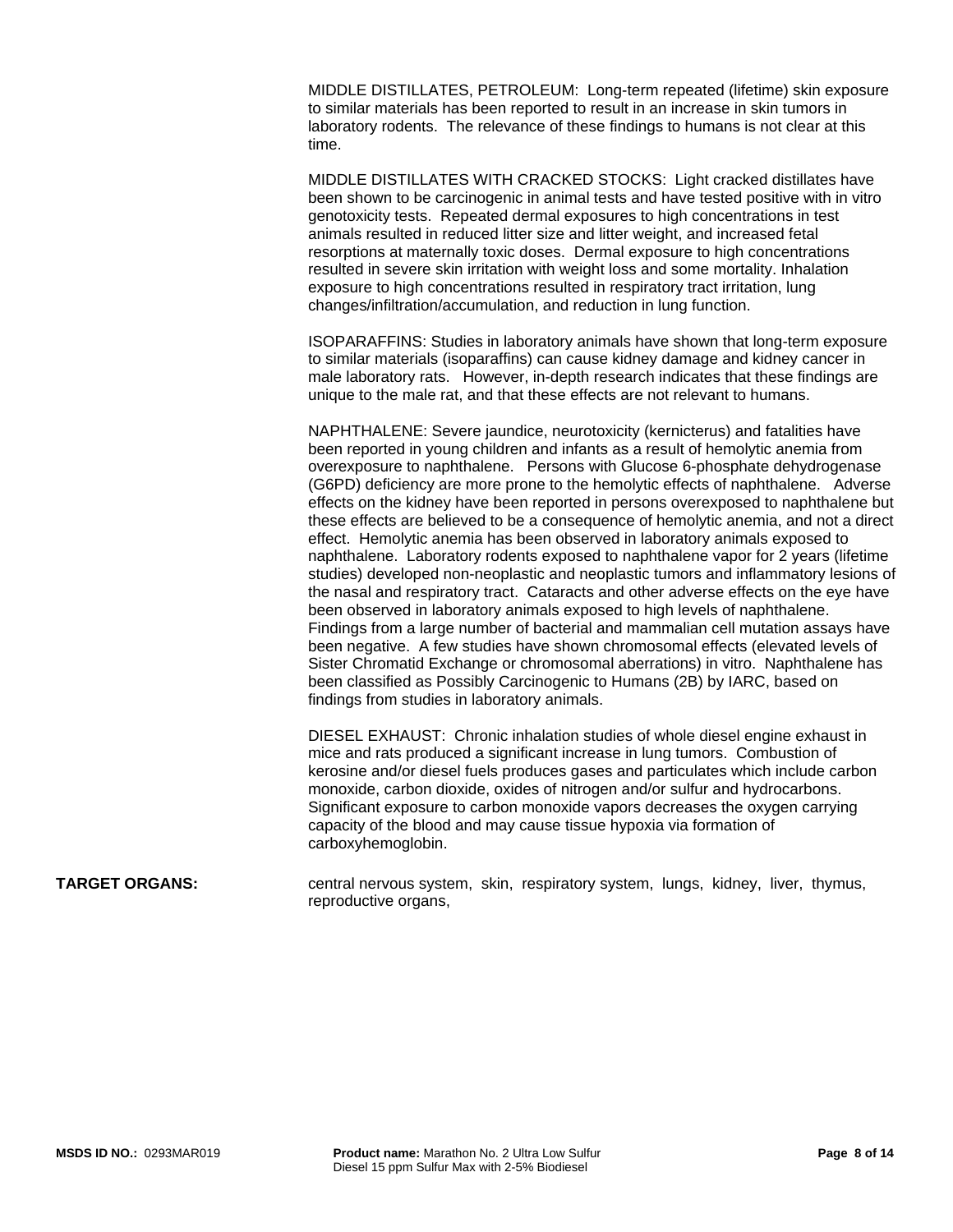## **12. ECOTOXICOLOGICAL INFORMATION**

| <b>Mobility:</b>            | May partition into air, soil and water.             |
|-----------------------------|-----------------------------------------------------|
| <b>Ecotoxicity:</b>         | Toxic to aquatic organisms.                         |
| <b>Bioaccummulation:</b>    | Not expected to bioaccumulate in aquatic organisms. |
| Persistance/Biodegradation: | Readily biodegradable in the environment.           |

**13. DISPOSAL CONSIDERATIONS**

**Cleanup Considerations:** This product as produced is not specifically listed as an EPA RCRA hazardous waste according to federal regulations (40 CFR 261). However, when discarded or disposed of, it may meet the criteria of an "characteristic" hazardous waste. This material could become a hazardous waste if mixed or contaminated with a hazardous waste or other substance(s). It is the responsibility of the user to determine if disposal material is hazardous according to federal, state and local regulations.

**14. TRANSPORT INFORMATION**

### **49 CFR 172.101:**

### **DOT:**

 **Transport Information:** This material when transported via US commerce would be regulated by DOT Regulations.

| Proper shipping name:          | Fuel Oil. |
|--------------------------------|-----------|
| <b>UN/Identification No:</b>   | NA 1993   |
| <b>Hazard Class:</b>           |           |
| Packing group:                 | Ш         |
| DOT reportable quantity (lbs): | Not appli |
|                                |           |

**Fuel Oil, No. 2**<br>NA 1993 Not applicable.

| Proper shipping name:        | Fuel Oil, No. 2 |
|------------------------------|-----------------|
| <b>UN/Identification No:</b> | NA 1993         |
| <b>Hazard Class:</b>         |                 |
| Packing group:               | Ш               |

## **15. REGULATORY INFORMATION**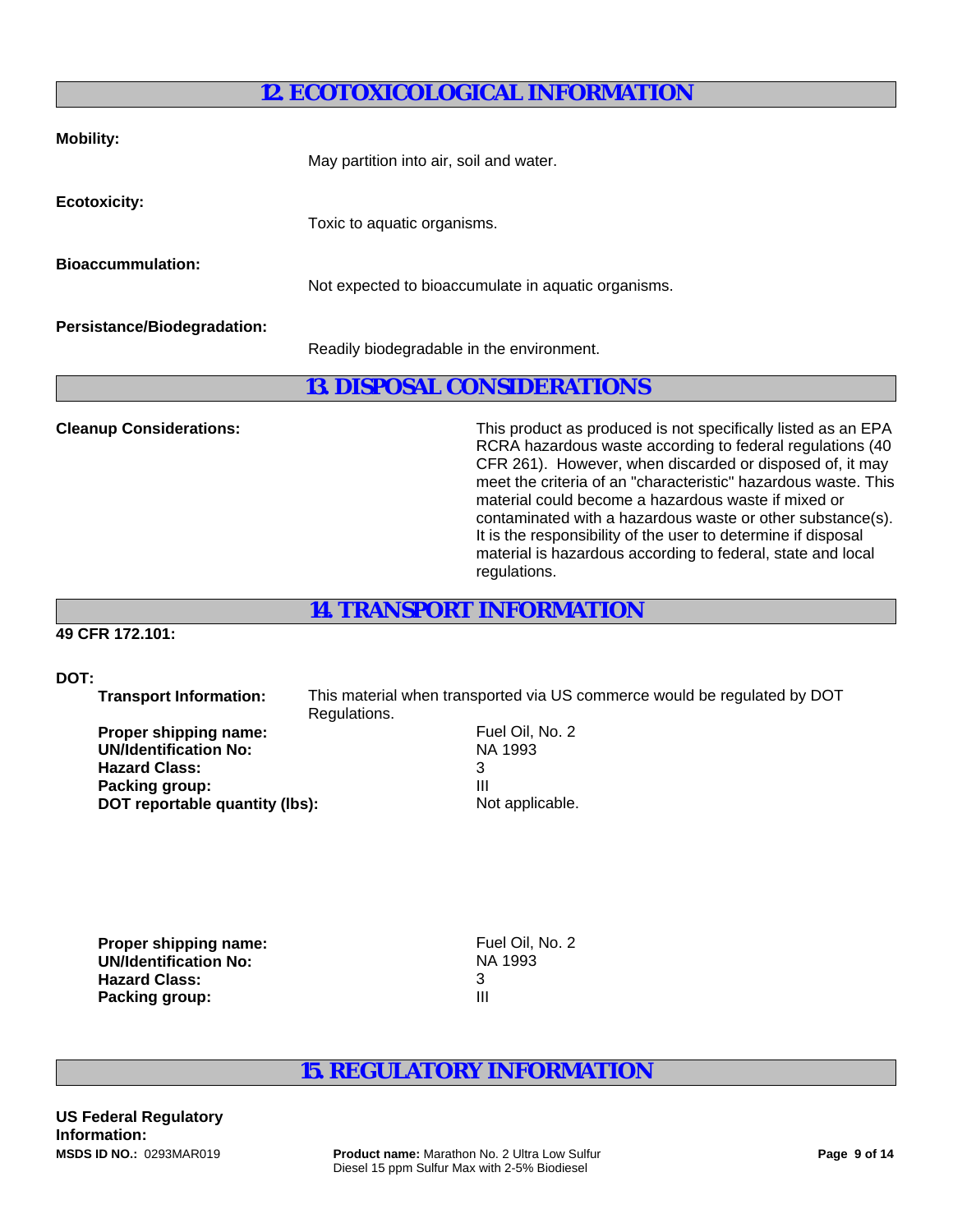US TSCA Chemical Inventory Section 8(b): This product and/or its components are listed on the TSCA Chemical Inventory.

OSHA Hazard Communication Standard: This product has been evaluated and determined to be hazardous as defined in OSHA's Hazard Communication Standard.

#### **EPA Superfund Amendment & Reauthorization Act (SARA):**

**SARA Section 302:** This product contains the following component(s) that have been listed on EPA's Extremely Hazardous Substance (EHS) List:

| Name                                 | <b>CERCLA/SARA - Section 302 Extremely Hazardous Substances and TPQs</b> |
|--------------------------------------|--------------------------------------------------------------------------|
| No. 2 Diesel                         | <b>NA</b>                                                                |
| Biodiesel (Fatty Acid, Methyl Ester) | <b>NA</b>                                                                |
| Biodiesel (Rapeseed derived)         | <b>NA</b>                                                                |
| Biodiesel (Canola derived)           | NA                                                                       |
| Biodiesel (Tallow derived)           | <b>NA</b>                                                                |
| Biodiesel (Soybean derived)          | <b>NA</b>                                                                |
| Naphthalene                          | <b>NA</b>                                                                |

**SARA Section 304:** This product contains the following component(s) identified either as an EHS or a CERCLA Hazardous substance which in case of a spill or release may be subject to SARA reporting requirements:

| Name                                 | <b>CERCLA/SARA - Hazardous Substances and their Reportable Quantities</b> |  |
|--------------------------------------|---------------------------------------------------------------------------|--|
| No. 2 Diesel                         | <b>NA</b>                                                                 |  |
| Biodiesel (Fatty Acid, Methyl Ester) | <b>NA</b>                                                                 |  |
| Biodiesel (Rapeseed derived)         | NA                                                                        |  |
| Biodiesel (Canola derived)           | <b>NA</b>                                                                 |  |
| Biodiesel (Tallow derived)           | <b>NA</b>                                                                 |  |
| Biodiesel (Soybean derived)          | <b>NA</b>                                                                 |  |
| Naphthalene                          | $= 100$ lb final RQ                                                       |  |
|                                      | $= 45.4$ kg final RQ                                                      |  |

**SARA Section 311/312** The following EPA hazard categories apply to this product:

Acute Health Hazard Fire Hazard Chronic Health Hazard

**SARA Section 313:** This product contains the following component(s) that may be subject to reporting on the Toxic Release Inventory (TRI) From R:

| Name                                 | <b>CERCLA/SARA 313 Emission reporting:</b> |
|--------------------------------------|--------------------------------------------|
| No. 2 Diesel                         | None                                       |
| Biodiesel (Fatty Acid, Methyl Ester) | None                                       |
| Biodiesel (Rapeseed derived)         | None                                       |
| Biodiesel (Canola derived)           | None                                       |
| Biodiesel (Tallow derived)           | None                                       |
| Biodiesel (Soybean derived)          | None                                       |
| Naphthalene                          | $= 0.1$ % de minimis concentration         |

### **State and Community Right-To-Know Regulations:**

The following component(s) of this material are identified on the regulatory lists below:

No. 2 Diesel

Louisiana Right-To-Know: Not Listed California Proposition 65:

Not Listed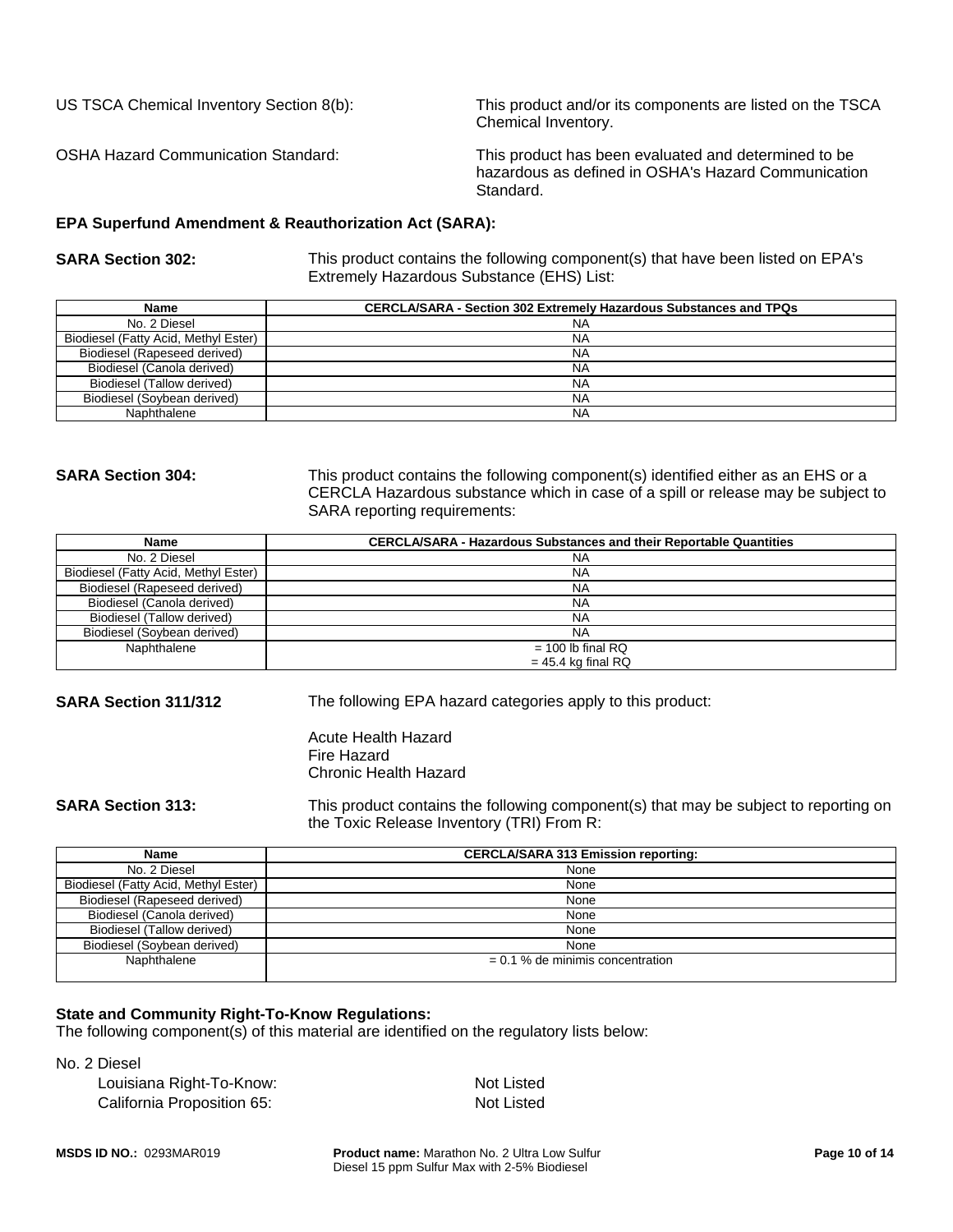| No. 2 Diesel                                                                        |                      |
|-------------------------------------------------------------------------------------|----------------------|
| New Jersey Right-To-Know:                                                           | sn 2444              |
| Pennsylvania Right-To-Know:                                                         | Not Listed.          |
| Massachusetts Right-To Know:                                                        | Not Listed.          |
| Florida substance List:                                                             | Not Listed.          |
| Rhode Island Right-To-Know:                                                         | Not Listed           |
| Michigan critical materials register list:                                          | Not Listed.          |
| Massachusetts Extraordinarily Hazardous                                             | <b>Not Listed</b>    |
| Substances:                                                                         |                      |
| California - Regulated Carcinogens:                                                 | <b>Not Listed</b>    |
| Pennsylvania RTK - Special Hazardous                                                | <b>Not Listed</b>    |
| Substances:                                                                         |                      |
| New Jersey - Special Hazardous Substances:                                          | Not Listed           |
| New Jersey - Environmental Hazardous                                                | SN 2444 RQ 10000 lbs |
| Substances List:                                                                    |                      |
| Illinois - Toxic Air Contaminants                                                   | <b>Not Listed</b>    |
| New York - Reporting of Releases Part 597 -                                         | <b>Not Listed</b>    |
| List of Hazardous Substances:                                                       |                      |
| Biodiesel (Fatty Acid, Methyl Ester)                                                |                      |
| Louisiana Right-To-Know:                                                            | Not Listed           |
| California Proposition 65:                                                          | <b>Not Listed</b>    |
| New Jersey Right-To-Know:                                                           | Not Listed.          |
| Pennsylvania Right-To-Know:                                                         | Not Listed.          |
| Massachusetts Right-To Know:                                                        | Not Listed.          |
| Florida substance List:                                                             | Not Listed.          |
| Rhode Island Right-To-Know:                                                         | Not Listed           |
| Michigan critical materials register list:                                          | Not Listed.          |
| Massachusetts Extraordinarily Hazardous<br>Substances:                              | Not Listed           |
| California - Regulated Carcinogens:                                                 | <b>Not Listed</b>    |
| Pennsylvania RTK - Special Hazardous                                                | <b>Not Listed</b>    |
| Substances:                                                                         |                      |
| New Jersey - Special Hazardous Substances:                                          | <b>Not Listed</b>    |
| New Jersey - Environmental Hazardous                                                | <b>Not Listed</b>    |
| Substances List:                                                                    |                      |
| Illinois - Toxic Air Contaminants                                                   | <b>Not Listed</b>    |
| New York - Reporting of Releases Part 597 -<br><b>List of Hazardous Substances:</b> | Not Listed           |
| Biodiesel (Rapeseed derived)                                                        |                      |
| Louisiana Right-To-Know:                                                            | Not Listed           |
| California Proposition 65:                                                          | Not Listed           |
| New Jersey Right-To-Know:                                                           | Not Listed.          |
| Pennsylvania Right-To-Know:                                                         | Not Listed.          |
| Massachusetts Right-To Know:                                                        | Not Listed.          |
| Florida substance List:                                                             | Not Listed.          |
| Rhode Island Right-To-Know:                                                         | Not Listed           |
| Michigan critical materials register list:                                          | Not Listed.          |
| Massachusetts Extraordinarily Hazardous                                             | Not Listed           |
| Substances:                                                                         |                      |
| California - Regulated Carcinogens:                                                 | Not Listed           |
| Pennsylvania RTK - Special Hazardous                                                | <b>Not Listed</b>    |
| Substances:                                                                         |                      |
| New Jersey - Special Hazardous Substances:                                          | Not Listed           |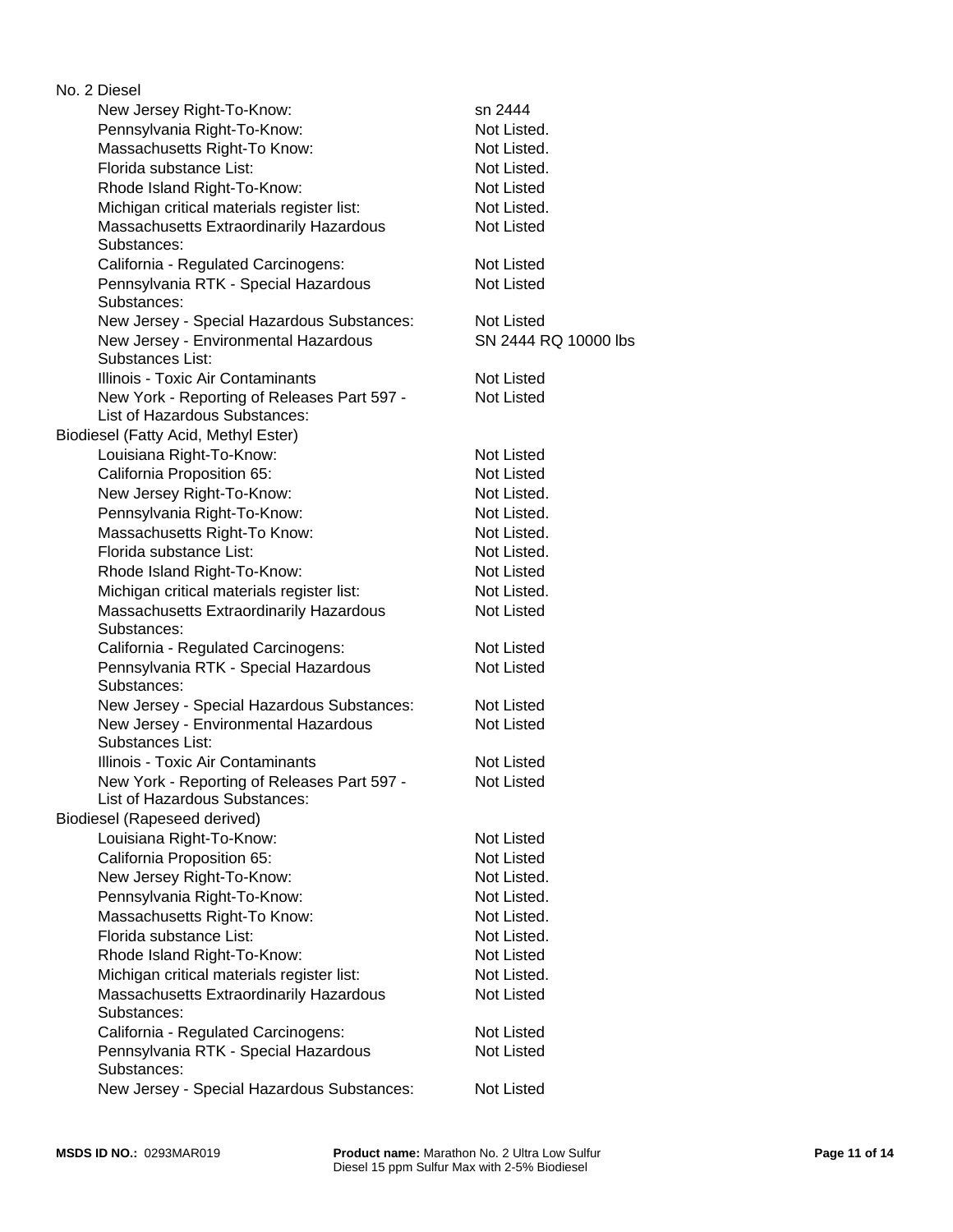| No. 2 Diesel                                                                 |                   |
|------------------------------------------------------------------------------|-------------------|
| New Jersey - Environmental Hazardous<br>Substances List:                     | Not Listed        |
| Illinois - Toxic Air Contaminants                                            | Not Listed        |
| New York - Reporting of Releases Part 597 -                                  | <b>Not Listed</b> |
| List of Hazardous Substances:                                                |                   |
| Biodiesel (Canola derived)                                                   |                   |
| Louisiana Right-To-Know:                                                     | <b>Not Listed</b> |
| California Proposition 65:                                                   | <b>Not Listed</b> |
| New Jersey Right-To-Know:                                                    | Not Listed.       |
| Pennsylvania Right-To-Know:                                                  | Not Listed.       |
| Massachusetts Right-To Know:                                                 | Not Listed.       |
| Florida substance List:                                                      | Not Listed.       |
| Rhode Island Right-To-Know:                                                  | Not Listed        |
| Michigan critical materials register list:                                   | Not Listed.       |
| Massachusetts Extraordinarily Hazardous<br>Substances:                       | <b>Not Listed</b> |
| California - Regulated Carcinogens:                                          | <b>Not Listed</b> |
| Pennsylvania RTK - Special Hazardous<br>Substances:                          | <b>Not Listed</b> |
| New Jersey - Special Hazardous Substances:                                   | <b>Not Listed</b> |
| New Jersey - Environmental Hazardous                                         | <b>Not Listed</b> |
| Substances List:                                                             |                   |
| Illinois - Toxic Air Contaminants                                            | Not Listed        |
| New York - Reporting of Releases Part 597 -                                  | <b>Not Listed</b> |
| List of Hazardous Substances:                                                |                   |
| Biodiesel (Tallow derived)                                                   |                   |
| Louisiana Right-To-Know:                                                     | <b>Not Listed</b> |
| California Proposition 65:                                                   | <b>Not Listed</b> |
| New Jersey Right-To-Know:                                                    | Not Listed.       |
| Pennsylvania Right-To-Know:                                                  | Not Listed.       |
| Massachusetts Right-To Know:                                                 | Not Listed.       |
| Florida substance List:                                                      | Not Listed.       |
| Rhode Island Right-To-Know:                                                  | Not Listed        |
| Michigan critical materials register list:                                   | Not Listed.       |
| Massachusetts Extraordinarily Hazardous<br>Substances:                       | <b>Not Listed</b> |
| California - Regulated Carcinogens:                                          | Not Listed        |
| Pennsylvania RTK - Special Hazardous<br>Substances:                          | <b>Not Listed</b> |
| New Jersey - Special Hazardous Substances:                                   | <b>Not Listed</b> |
| New Jersey - Environmental Hazardous<br><b>Substances List:</b>              | <b>Not Listed</b> |
| Illinois - Toxic Air Contaminants                                            | <b>Not Listed</b> |
| New York - Reporting of Releases Part 597 -<br>List of Hazardous Substances: | <b>Not Listed</b> |
| Biodiesel (Soybean derived)                                                  |                   |
| Louisiana Right-To-Know:                                                     | Not Listed        |
| California Proposition 65:                                                   | Not Listed        |
| New Jersey Right-To-Know:                                                    | Not Listed.       |
| Pennsylvania Right-To-Know:                                                  | Not Listed.       |
| Massachusetts Right-To Know:                                                 | Not Listed.       |
| Florida substance List:                                                      | Not Listed.       |
| Rhode Island Right-To-Know:                                                  | Not Listed        |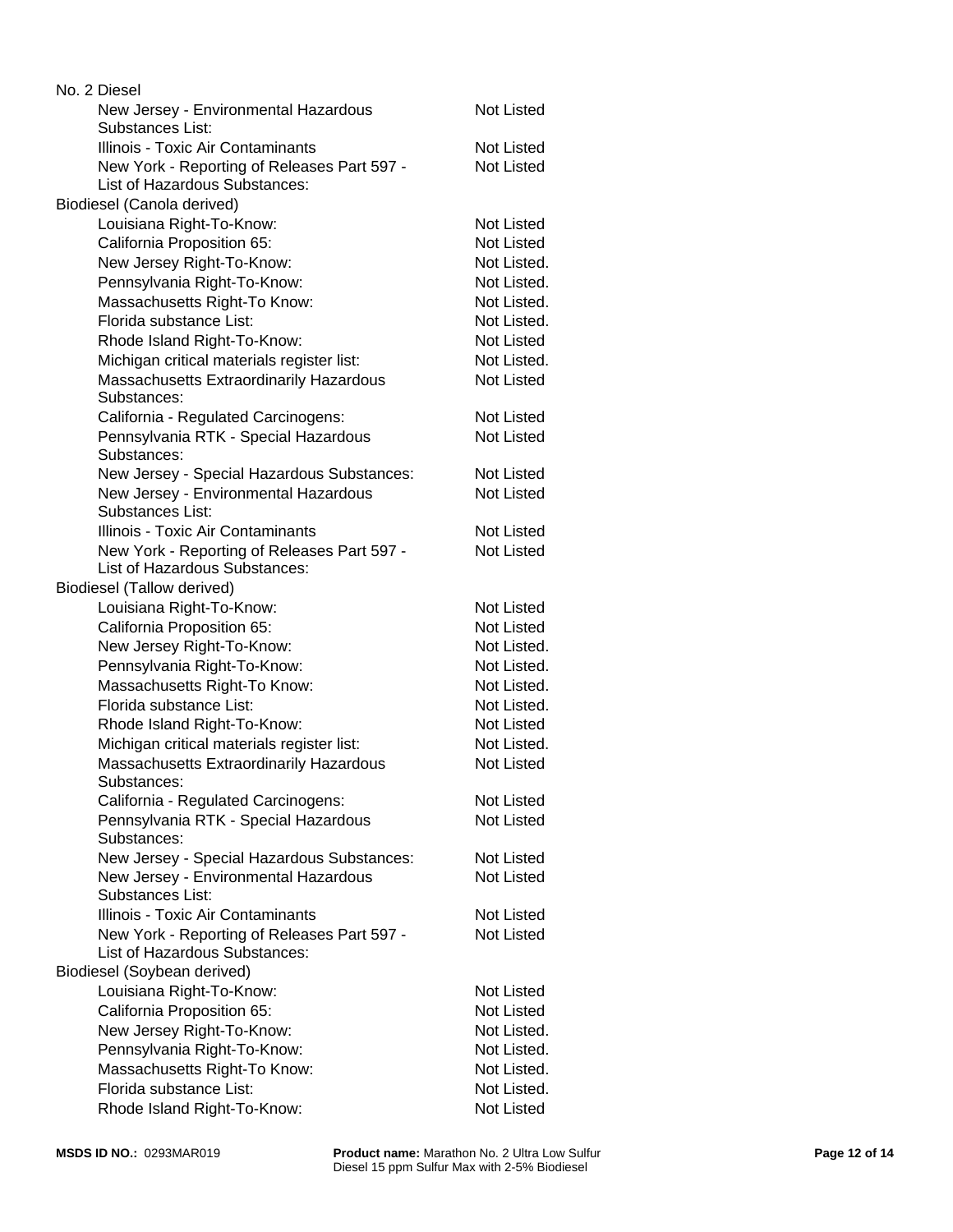| No. 2 Diesel                                                                 |                                                   |
|------------------------------------------------------------------------------|---------------------------------------------------|
| Michigan critical materials register list:                                   | Not Listed.                                       |
| Massachusetts Extraordinarily Hazardous<br>Substances:                       | <b>Not Listed</b>                                 |
| California - Regulated Carcinogens:                                          | <b>Not Listed</b>                                 |
| Pennsylvania RTK - Special Hazardous<br>Substances:                          | <b>Not Listed</b>                                 |
| New Jersey - Special Hazardous Substances:                                   | <b>Not Listed</b>                                 |
| New Jersey - Environmental Hazardous<br>Substances List:                     | <b>Not Listed</b>                                 |
| Illinois - Toxic Air Contaminants                                            | <b>Not Listed</b>                                 |
| New York - Reporting of Releases Part 597 -<br>List of Hazardous Substances: | <b>Not Listed</b>                                 |
| Naphthalene                                                                  |                                                   |
| Louisiana Right-To-Know:                                                     | Not Listed                                        |
| California Proposition 65:                                                   | carcinogen, initial date 4/19/02                  |
| New Jersey Right-To-Know:                                                    | sn 1322                                           |
| Pennsylvania Right-To-Know:                                                  | Environmental hazard                              |
| Massachusetts Right-To Know:                                                 | Present                                           |
| Florida substance List:                                                      | Not Listed.                                       |
| Rhode Island Right-To-Know:                                                  | Toxic; Flammable                                  |
| Michigan critical materials register list:                                   | Not Listed.                                       |
| Massachusetts Extraordinarily Hazardous<br>Substances:                       | <b>Not Listed</b>                                 |
| California - Regulated Carcinogens:                                          | <b>Not Listed</b>                                 |
| Pennsylvania RTK - Special Hazardous<br>Substances:                          | <b>Not Listed</b>                                 |
| New Jersey - Special Hazardous Substances:                                   | carcinogen                                        |
| New Jersey - Environmental Hazardous<br>Substances List:                     | SN 1322 TPQ 500 lb                                |
| Illinois - Toxic Air Contaminants                                            | Present                                           |
| New York - Reporting of Releases Part 597 -<br>List of Hazardous Substances: | $= 1 lb$ RQ<br>land/water<br>$= 100$ lb RQ<br>air |
|                                                                              |                                                   |

#### **Canadian Regulatory Information:**

Canada DSL/NDSL Inventory: This product and/or its components are listed either on the Domestic Substances List (DSL) or are exempt.

| Name        | <b>WHMIS</b><br><br>Canada<br>of Substances: ›<br><b>Classifications</b> | <b>WHMIS</b><br>: Inaredient Disclosure:<br>Canada |
|-------------|--------------------------------------------------------------------------|----------------------------------------------------|
| Naphthalene | D <sub>2</sub> A<br>R4                                                   | O/<br>70                                           |
|             |                                                                          |                                                    |

**NOTE:** Not Applicable.

## **16. OTHER INFORMATION**

**Additional Information:** No data available.

Prepared by: Mark S. Swanson, Manager, Toxicology and Product Safety